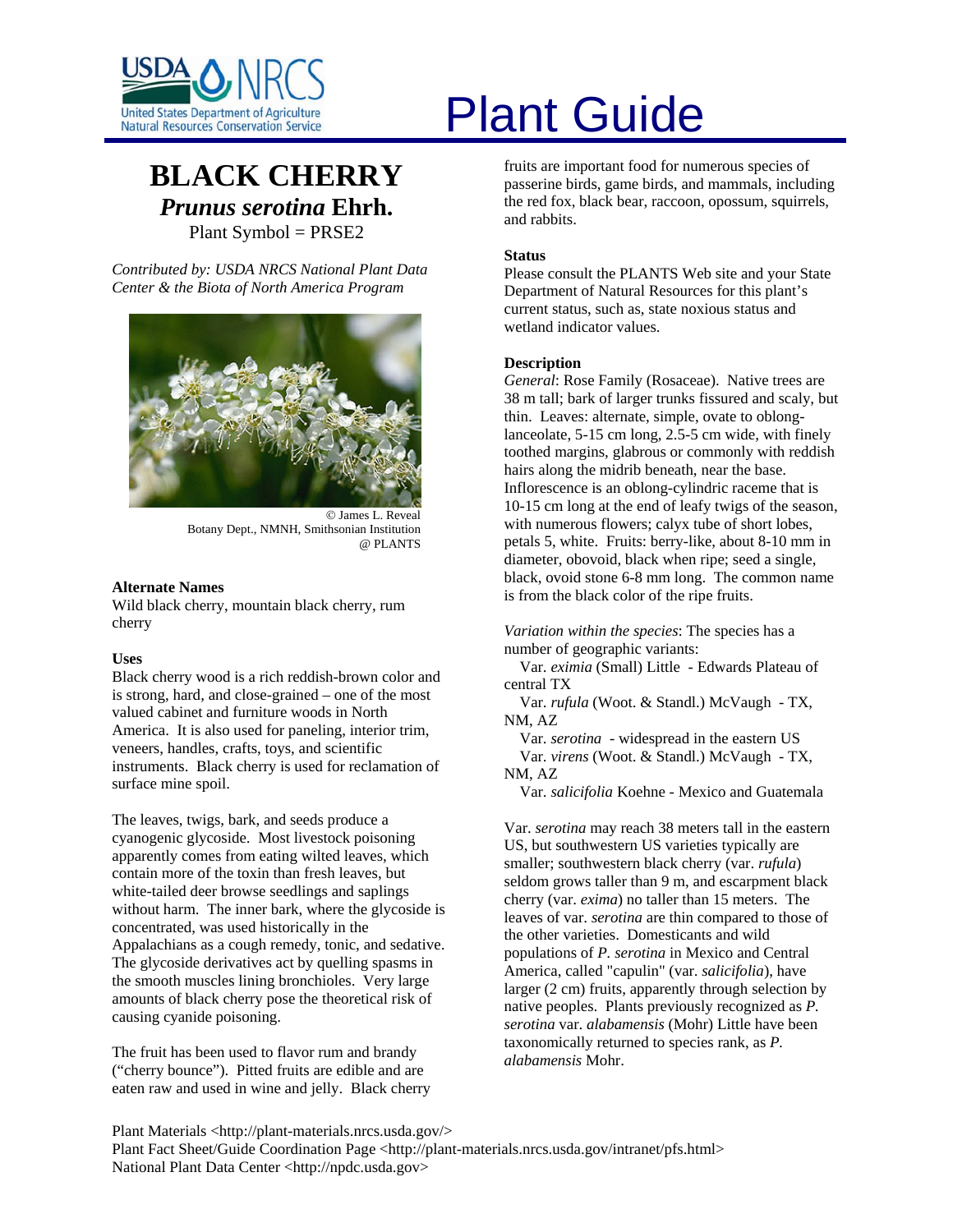# **Distribution**

Widespread in eastern North America, from Nova Scotia, New Brunswick, and Quebec, Canada, Minnesota and North Dakota, southward to Florida and east Texas, with outlying populations in central Texas, west Texas, New Mexico, and Arizona, and south in Mexico to Guatemala. Known to be highly invasive in forests of Holland and other countries of Western Europe; also naturalized in northern South America. For current distribution, please consult the Plant Profile page for this species on the PLANTS Web site.

# **Adaptation**

Black cherry is a shade-intolerant species that primarily occurs in successional vegetation or in forest openings as well as in old fields and along fencerows. It usually occurs as scattered individuals in various types of mesic woods and second-growth hardwood forests; at elevations of 0-1520 meters. Black cherry in the southwestern US is confined to canyons, valleys, and rich bottomlands. Flowering: May-July (March-April in the Southwest); fruiting: June-October.

#### **Establishment**

Seeds may be produced on trees as young as 10 years, but maximum production in natural stands occurs on trees 30-100 years old. Some seed is produced yearly, with good crops produced at 1-5 year intervals. High proportions of the seeds are viable. Because of long-distance seed dispersal by birds and mammals, seedlings are often abundant in sites with no or few reproductive black cherry trees. Seeds that pass through the digestive tracts of passerine birds also have higher germination rates than undigested seeds.

Seeds from one crop germinate over a period of 3 years –– this delayed germination allows large numbers of seeds to be banked in the forest floor. After cold stratification, seeds germinate in loose soil and forest litter; germination is higher in litter than in mineral soil. Seedlings typically grow to a height of 5-10 cm within 30 days after germination.

Black cherry also reproduces by stump sprouts following cutting or fire, and sprouting frequency remains high for trees up to about 60 years of age.

Black cherry rarely occurs in the canopy of late successional deciduous forests but buried seeds are present and an abundance of small seedlings is common in the understory. These grow slowly in dense shade, sometimes reaching 15 cm in height in 3-4 years, but any canopy opening will release this

bank of suppressed plants, which grow rapidly to overtop shade-tolerant associates. Black cherry saplings in the understory may repeatedly die back to the stem base and resprout and can persist for 40-60 years by maintaining a small above-ground size until released. Because of its abundant soil-stored seeds and sprouting ability, black cherry may dominate secondary succession following logging, fire, or wind-throw. Trees have been reported to grow to more than 250 years, although mortality increases rapidly after 80-100 years.

#### **Management**

Black cherry is sometimes grown in even-aged management — clearcutting or shelterwood cuts are used, depending on the availability of soil-stored seed. Where deer populations are high, successful regeneration may require that larger seedlings be so abundant that deer cannot eat them all. Because it is shallow-rooted and has a tendency to overtop its associates in mixed stands, black cherry is susceptible to wind throw. Best results in establishing black cherry on reclamation or rehabilitation sites are by planting 1-year or older nursery grown seedlings. Direct seeding has generally been unsuccessful.

The thin bark of black cherry makes it highly susceptible to girdling, and it is usually killed or topkilled by fires of moderate severity. As fire severity increases, the percentage of tree-sized individuals killed also increases. When aboveground portions are killed by fire, black cherry sprouts prolifically from the root crown or stump. This vegetative reproduction, however, depletes carbohydrate reserves and leaves plants in a weakened condition. Quickly repeated fires would probably kill any seedlings and saplings that survived the first fire by resprouting.

#### **Pests and Potential Problems**

The eastern tent caterpillar and the cherry scallop shell moth defoliate black cherry and can cause growth loss and mortality. The fungal disease "black knot" is common on black cherry – it causes elongated, rough, black swellings on the twigs, branches, and trunk.

# **Cultivars, Improved and Selected Materials (and area of origin)**

These plant materials are readily available from commercial sources. Contact your local Natural Resources Conservation Service (formerly Soil Conservation Service) office for more information. Look in the phone book under "United States Government." The Natural Resources Conservation